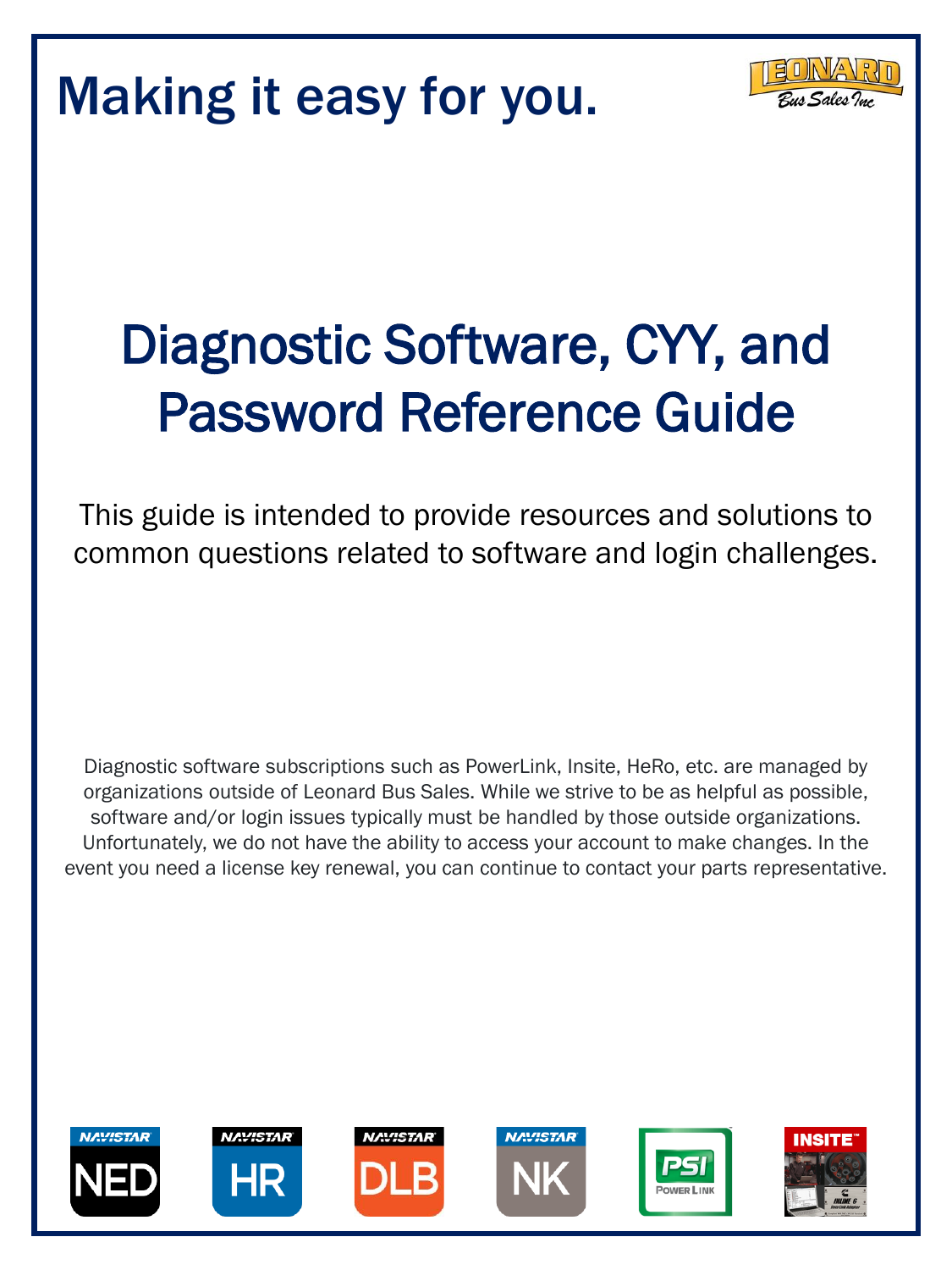# Setting Up Software Logins





# Read Carefully

#### To prevent being locked out of software:

- Create an account for each technician and supervisor. Instructions on creating additional accounts can be found on page 5.
- Each user should be made an administrator in Navistar/IC Bus software. Instructions for adding administrators are on page 6.
- Keep track of the product key you are issued at the time of purchase. The Leonard Bus Sales Parts Department will make a notation of the product key on the invoice if purchased through parts, but you should keep a copy for the shop as well.
- If you receive a new laptop, the license tied to the software must be removed from the old laptop before you are able to use it on the new laptop. Instructions for transferring a license are on page 3.

#### If your laptop stops working due to a failed hard drive or other issue and you are unable to unregister the licenses:

- Have your license key ready
- Contact Navistar Support (Page 4)
- Ask support to deactivate the license so it may be used on the replacement computer

| <b>Software</b>       | <b>Product Key</b> |
|-----------------------|--------------------|
| <b>Cummins Insite</b> |                    |
| <b>PSI Powerlink</b>  |                    |
| Allison DOC           |                    |
| <b>Bendix ACom</b>    |                    |
| HeRo                  |                    |
| <b>NED</b>            |                    |
| Diamond Logic Builder |                    |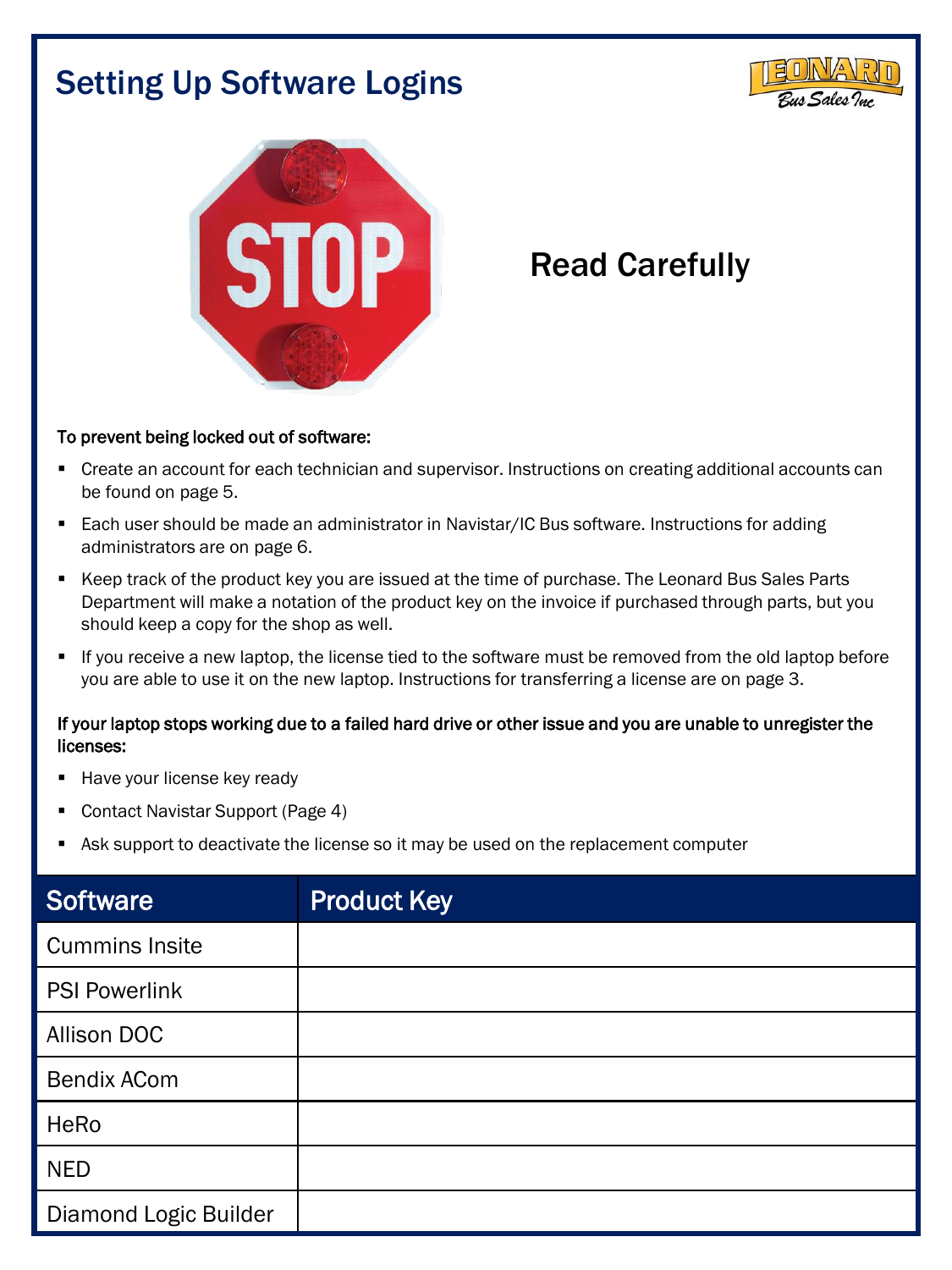# Login Information



| <b>CYY Numbers</b>       |                     | <b>Assigned To:</b> |                       |
|--------------------------|---------------------|---------------------|-----------------------|
| CYY12345@navistar.com    |                     | John Smith          |                       |
|                          |                     |                     |                       |
|                          |                     |                     |                       |
|                          |                     |                     |                       |
|                          |                     |                     |                       |
|                          |                     |                     |                       |
|                          |                     |                     |                       |
|                          |                     |                     |                       |
|                          |                     |                     |                       |
|                          |                     |                     |                       |
| <b>Other Login ID's:</b> | <b>Assigned To:</b> |                     | Program:              |
| jsmith@schoolbus.com     | John Smith          |                     | <b>Cummins Insite</b> |
|                          |                     |                     |                       |
|                          |                     |                     |                       |

| Other Login ID's:    | <b>Assigned To:</b> | Program:              |
|----------------------|---------------------|-----------------------|
| jsmith@schoolbus.com | John Smith          | <b>Cummins Insite</b> |
|                      |                     |                       |
|                      |                     |                       |
|                      |                     |                       |
|                      |                     |                       |
|                      |                     |                       |
|                      |                     |                       |
|                      |                     |                       |
|                      |                     |                       |
|                      |                     |                       |
|                      |                     |                       |

Leonard Bus Sales does not have the ability to track or access your login information to any software. See the next page for support contacts.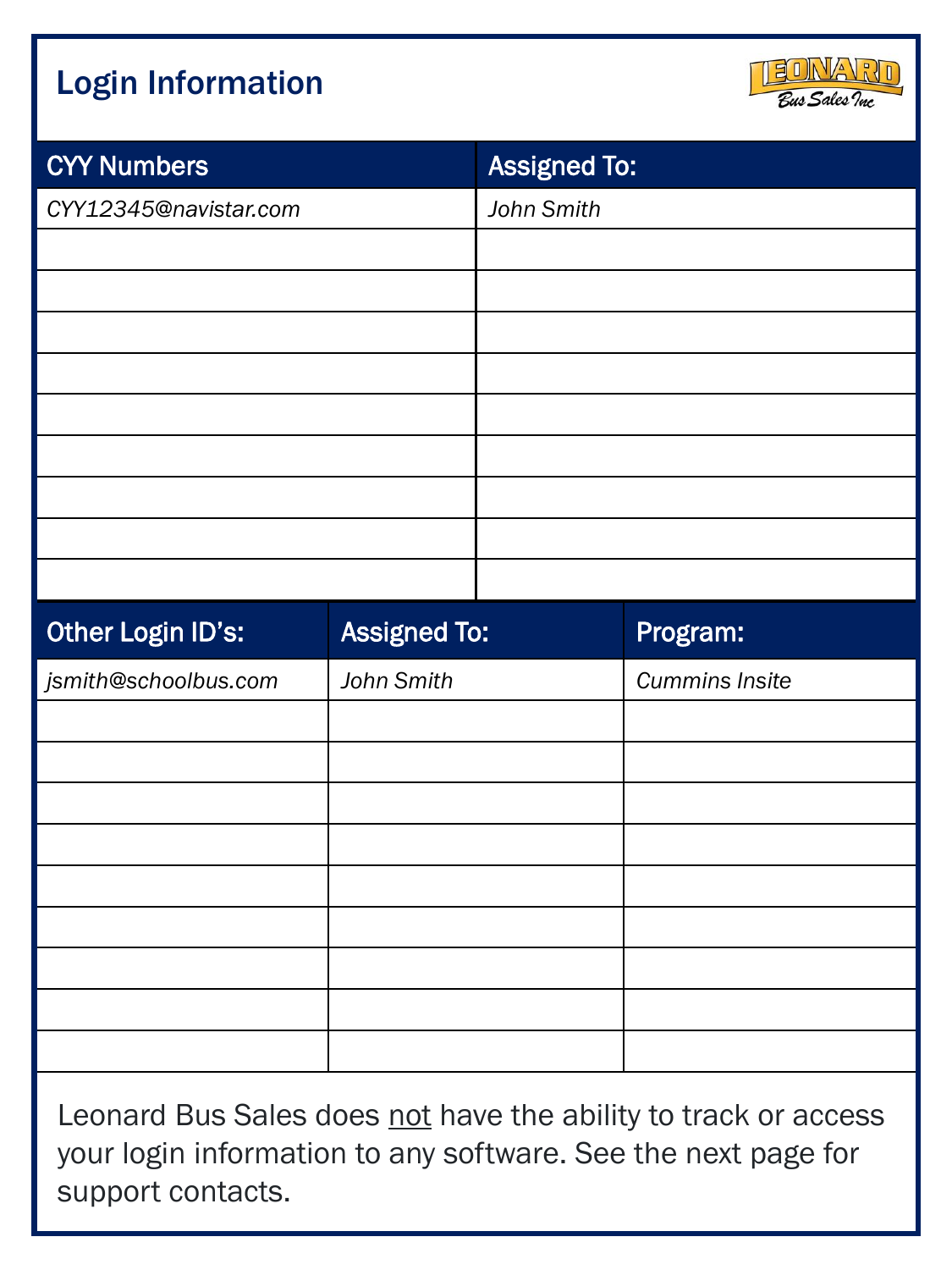### Software and Login Help

Diagnostic software subscriptions such as PowerLink, Insite, HeRo, etc. are managed by organizations outside of Leonard Bus Sales. While we strive to be as helpful as possible, software and/or login issues typically must be handled by those outside organizations. Unfortunately, we do not have the ability to access your account to make changes. In the event you need a license key renewal, you can continue to contact your parts representative.

#### An extensive list of frequently asked questions can be found at:

<https://navistarservice.snapon.com/CommonRoot/FAQs.aspx>

#### Common questions:

- 1. How can I transfer my software license to another computer?
	- You can transfer a license to another computer by following the steps below:
	- Open the application (HeRo, DLB, etc.) on the current computer.
	- Click on Help > Registration > Unregister This machine > OK
	- Input previous product key into application when installing on replacement computer.
- 2. I forgot the password I use to access Navistar Software. How do I reset it? Or the password I use to access Navistar Software has expired. How do I regain access to my account?
	- Your password can be reset at [http://password.navistar.com.](http://password.navistar.com/)
	- Support- (800) 527-7879
	- Update your default password given by Dealership Support using Password Reset. If you do not update through this link it won't let you continue.





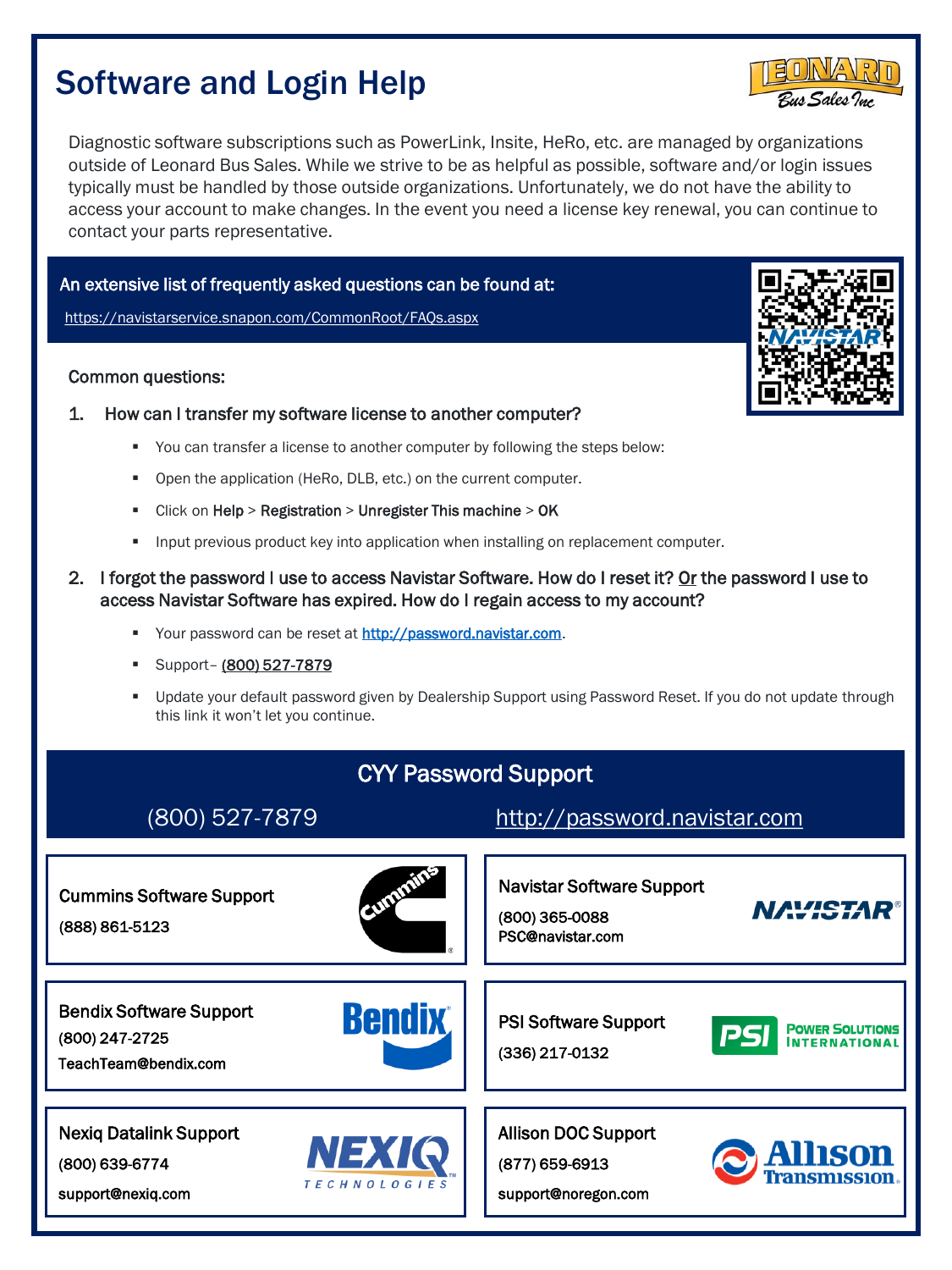# Adding New CYY Numbers



Existing CYY Number holders can create additional logins for employees who wish to gain access to Navistar Software such as Diamond Logic Builder, NED, or HeRo. You are limited to 5 total CYY numbers per fleet.

We recommend each user has their own CYY number. As people retire or relocate, access may be lost if only that individual held the login credentials.

#### To create a new CYY Login ID:

- 1. Open any Navistar Diagnostic Software (HeRo, Diamond Logic Builder, NED).
- 2. Scroll up to the "Help" menu at the top of the screen.
- 3. Hover your mouse over "Registration."
- 4. Click "Request Additional Users."
- 5. Input the requested information and submit.

It may take up to 24 hours to receive the new login information. Check your junk/spam folder if you do not receive the information after 24 hours. You may need to contact your IT department to allow emails from outside organizations.

Leonard Bus Sales does not have the ability to check the status of your new login credentials. You must contact Navistar Support at (800) 527-7879.

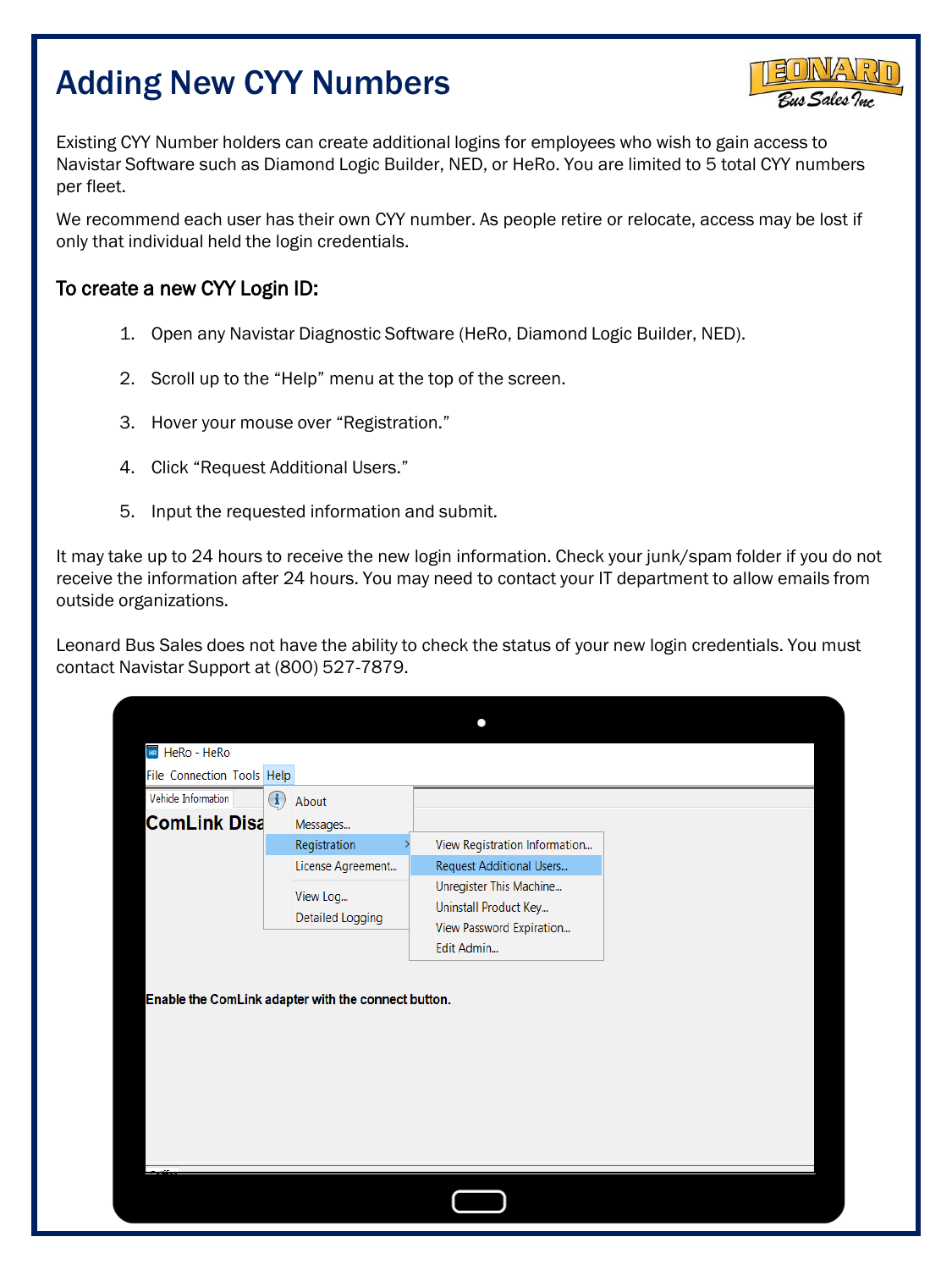# Adding Administrators



The first user to install and use the software can create additional administrators.

We recommend each user has their own CYY number. As people retire or relocate, access may be lost if only that individual held the login credentials.

#### To make a user an administrator:

- 1. Open any Navistar Diagnostic Software (HeRo, Diamond Logic Builder, NED).
- 2. Scroll up to the "Help" menu at the top of the screen.
- 3. Hover your mouse over "Registration..."
- 4. Click "Edit Admin…"
- 5. Click "Add…"
- 6. Enter the CYY number of the user you would like to add

Leonard Bus Sales does not have the ability to check the status of your new login credentials. You must contact Navistar Support at (800) 527-7879. Have your CYY number available.

| HR HeRo - HeRo             |          |                                     |            | 0                                                                            |          |  |
|----------------------------|----------|-------------------------------------|------------|------------------------------------------------------------------------------|----------|--|
| File Connection Tools Help |          |                                     |            |                                                                              |          |  |
| Vehicle Information        | $\bf(i)$ | About                               |            |                                                                              |          |  |
| <b>ComLink Disa</b>        |          | Messages                            |            |                                                                              |          |  |
|                            |          | Registration                        |            | View Registration Information                                                |          |  |
|                            |          | License Agreement                   |            | <b>Request Additional Users</b>                                              |          |  |
|                            |          | View Log<br><b>Detailed Logging</b> |            | Unregister This Machine<br>Uninstall Product Key<br>View Password Expiration |          |  |
| Steps 1 - 4                |          |                                     | Edit Admin |                                                                              |          |  |
|                            |          | <b>Edit Admin</b>                   | $\times$   |                                                                              |          |  |
|                            |          | DY61786                             |            | Input                                                                        | $\times$ |  |
|                            |          | Add<br>Remove                       |            | Enter the username desired<br>OK                                             | Cancel   |  |
|                            |          | OK                                  |            |                                                                              |          |  |
| Steps 5 - 6                |          |                                     |            |                                                                              |          |  |